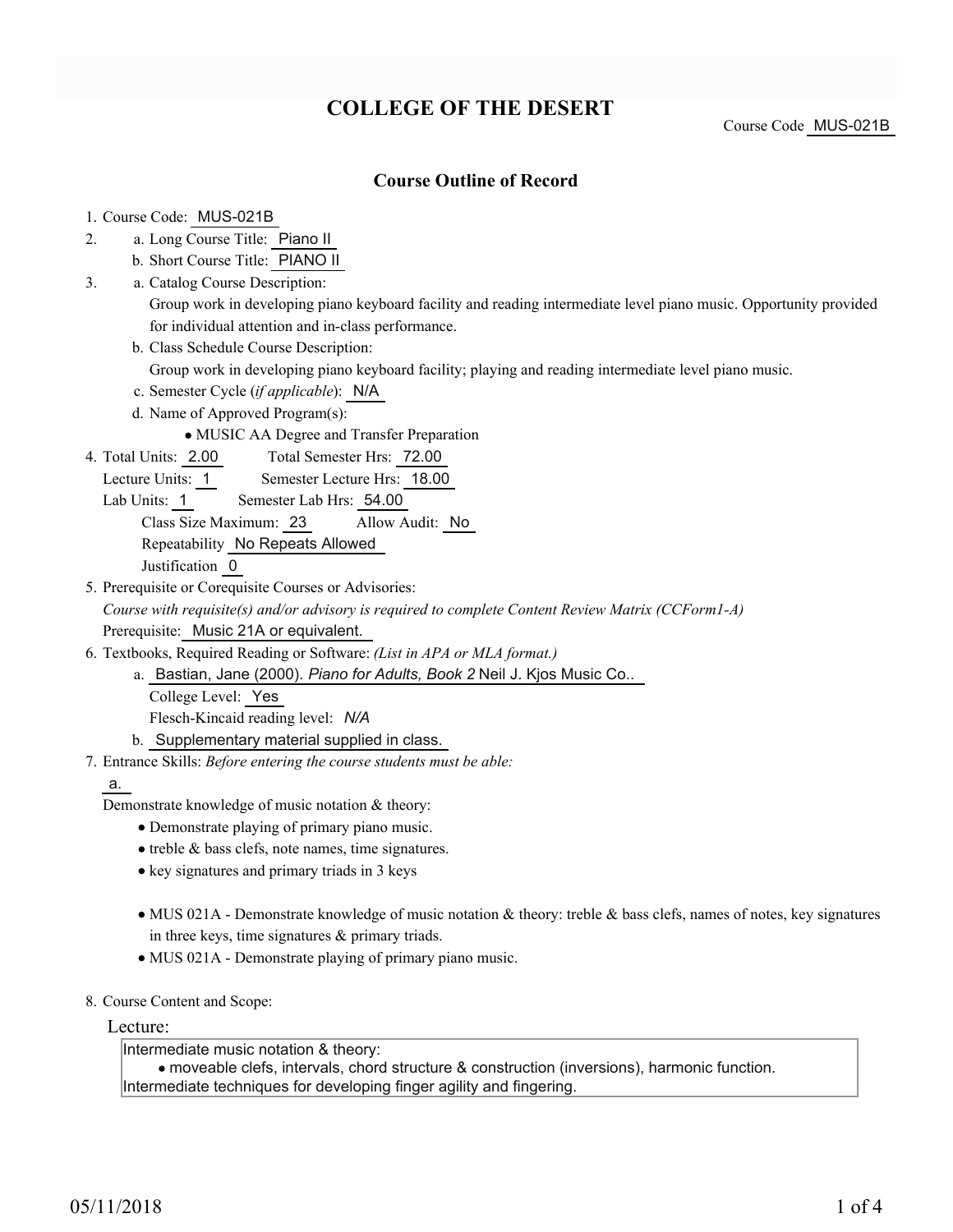## MUS 021B-Piano II

#### Lab: *(if the "Lab Hours" is greater than zero this is required)*

- Individual practice of assigned material.
- Learn, perform and submit completed work to instructor.
- Develop skills using related computer software.
- 9. Course Student Learning Outcomes:

#### 1.

Read, perform and interpret intermediate piano music.

## 2.

Demonstrate major scales in C, through 4 sharps & 4 flats.

## 3.

Demonstrate minor scales in a, through 4 sharps & 4 flats.

## 4.

Demonstrate the function of major primary triads in C, through 4 sharps & 4 flats.

## 5.

Demonstrate the function of minor primary triads in a, through 4 sharps & 4 flats.

10. Course Objectives: Upon completion of this course, students will be able to:

a. Demonstrate knowledge of music notation  $\&$  theory: a.treble  $\&$  bass clefs, names of notes, key  $\&$  time signatures,  $\&$  primary triads in C through 4 sharps & 4 flats. b. Demonstrate playing of intermediate piano music.

- 11. Methods of Instruction: *(Integration: Elements should validate parallel course outline elements)* 
	- a. Activity
	- b. Demonstration, Repetition/Practice
	- c. Laboratory
	- d. Lecture
	- e. Observation
- 12. Assignments: (List samples of specific activities/assignments students are expected to complete both in and outside of class.) In Class Hours: 72.00

Outside Class Hours: 36.00

- a. Out-of-class Assignments
	- Practice of materials assigend in call
	- Practice sight-reading of intermediate level piano music
	- Practice technical exercises realted to intermediate level piano music.
- b. In-class Assignments
	- Sight-reading of intermediate level piano music.
	- Technical exercises related to intermediate level piano music
	- Supervised practice techniques.
- 13. Methods of Evaluating Student Progress: The student will demonstrate proficiency by:
	- Critiques
	- Laboratory projects
	- Presentations/student demonstration observations
	- Student participation/contribution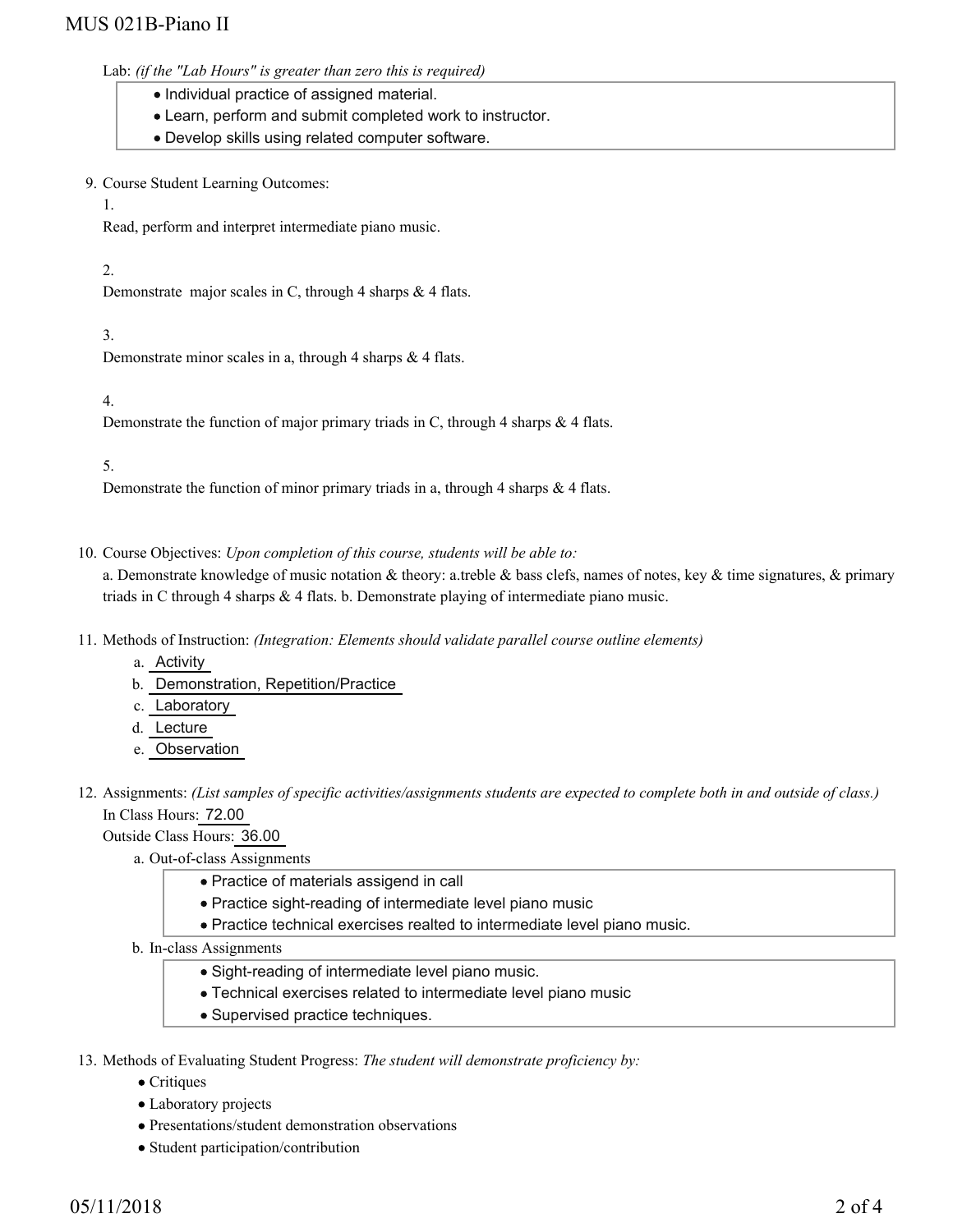# MUS 021B-Piano II

Student preparation

## 14. Methods of Evaluating: Additional Assessment Information:

15. Need/Purpose/Rationale -- All courses must meet one or more CCC missions.

|     | CSU GE Area C: Arts, Literature, Philosophy and Foreign Languages                                                  |
|-----|--------------------------------------------------------------------------------------------------------------------|
|     | C1 - Arts, Dance, Music, Theater                                                                                   |
|     | PO-GE C3 - Arts, Humanities, and Culture                                                                           |
|     | Show how and why the visual and performing arts are unique and how inherent meaning in the arts transcends         |
|     | written and verbal communication;                                                                                  |
|     | Effectively communicate and express themselves and make themselves understood through visual, auditory,            |
|     | tactile, and symbolic means.                                                                                       |
|     | IO - Aesthetics                                                                                                    |
|     | Apply imagination to artistic expression.                                                                          |
|     |                                                                                                                    |
|     | 16. Comparable Transfer Course                                                                                     |
|     | <b>Course Title</b><br><b>University System</b><br>Campus<br><b>Course Number</b><br><b>Catalog Year</b>           |
|     |                                                                                                                    |
|     | 17. Special Materials and/or Equipment Required of Students:                                                       |
|     | None                                                                                                               |
|     |                                                                                                                    |
|     | 18. Materials Fees:<br>Required Material?                                                                          |
|     |                                                                                                                    |
|     | <b>Material or Item</b><br><b>Cost Per Unit</b><br><b>Total Cost</b>                                               |
|     | 19. Provide Reasons for the Substantial Modifications or New Course:                                               |
|     |                                                                                                                    |
|     | Periodic updates                                                                                                   |
| 20. | a. Cross-Listed Course (Enter Course Code): MUS-021B                                                               |
|     | b. Replacement Course (Enter original Course Code): N/A                                                            |
|     |                                                                                                                    |
|     | 21. Grading Method (choose one): Letter Grade Only                                                                 |
|     |                                                                                                                    |
|     | 22. MIS Course Data Elements                                                                                       |
|     | a. Course Control Number [CB00]: CCC000192773                                                                      |
|     | b. T.O.P. Code [CB03]: 100400.00 - Music                                                                           |
|     | c. Credit Status [CB04]: D - Credit - Degree Applicable                                                            |
|     | d. Course Transfer Status [CB05]: A = Transfer to UC, CSU                                                          |
|     | e. Basic Skills Status [CB08]: 2N = Not basic skills course                                                        |
|     | f. Vocational Status [CB09]: Not Occupational                                                                      |
|     | g. Course Classification [CB11]: Y - Credit Course                                                                 |
|     | h. Special Class Status [CB13]: N - Not Special                                                                    |
|     | i. Course CAN Code [CB14]: N/A                                                                                     |
|     | j. Course Prior to College Level [CB21]: $Y = Not$ Applicable                                                      |
|     | k. Course Noncredit Category [CB22]: Y - Not Applicable                                                            |
|     | 1. Funding Agency Category [CB23]: Y = Not Applicable                                                              |
|     | m. Program Status [CB24]: 1 = Program Applicable                                                                   |
|     | Name of Approved Program (if program-applicable): N/A                                                              |
|     | Attach listings of Degree and/or Certificate Programs showing this course as a required or a restricted elective.) |

23. Enrollment - Estimate Enrollment